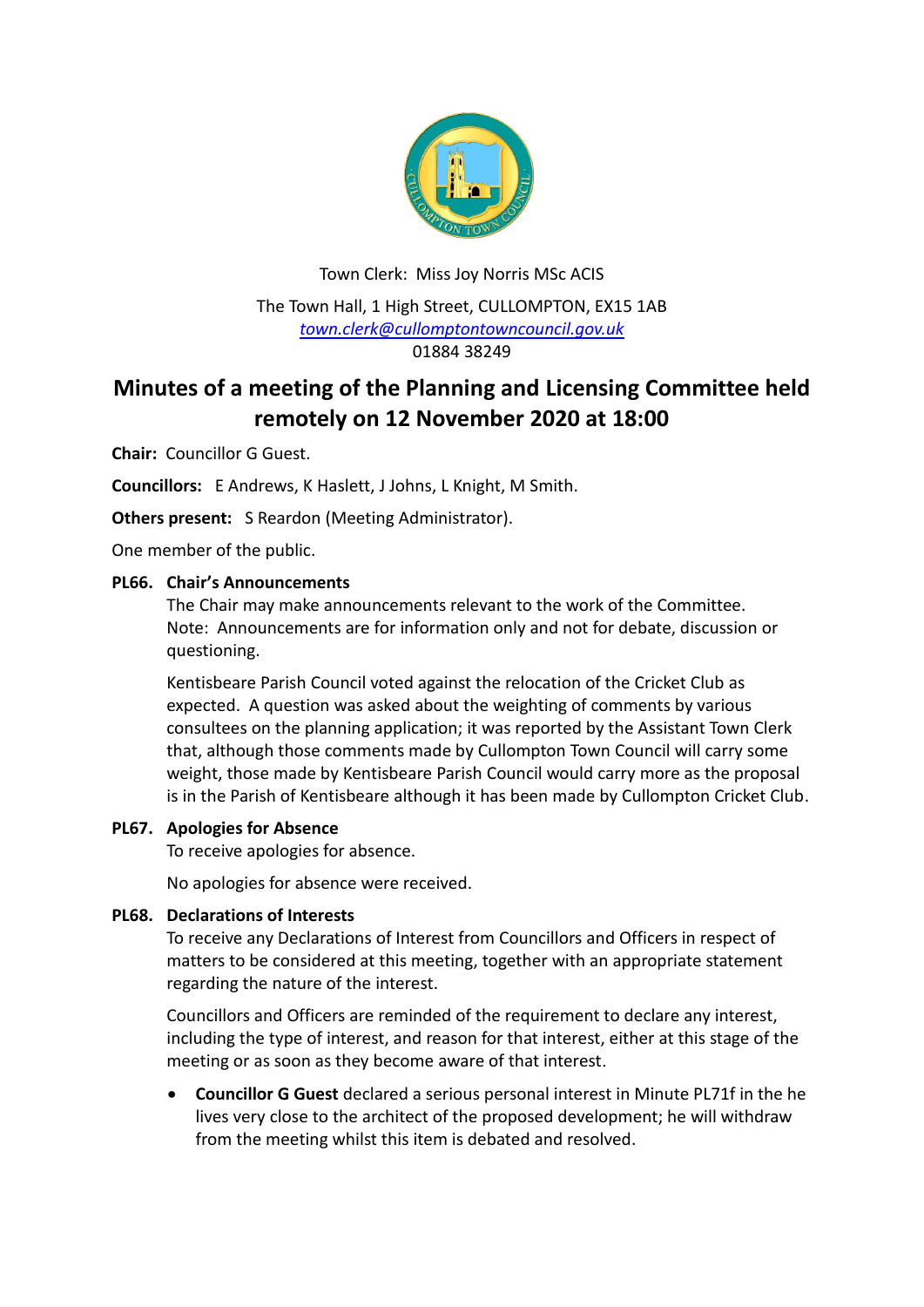- **Councillor E Andrews** declared a personal interest PL71c as she is a Trustee of the United Charities. PL71d as she can see the proposed site location from her dwelling.
- **Councillor J Johns** declared a personal interest PL73b as she has seen the Facebook traffic on the matter although has not been directly involved in it.
- **Councillor M Smith** declared a personal interest in PL73b as he is acquainted with those persons involved.

#### **PL69. Minutes**

To agree the minutes of the Planning and Licensing Committee meeting held on 8 October 2020.

**Resolved** that the minutes of the Planning and Licensing Committee meeting held on 8 October 2020 are adopted as a true and correct record of the meeting and signed as such.

## **PL70. Public Participation**

15 minutes is set aside at the beginning of the meeting to enable members of the public to raise matters which are relevant to the work of the Committee. Up to 3 minutes is allowed for each question. It may not be possible to reply straightaway and the question may only be noted and a written response sent at a later date.

The member of the public present had nothing specific to say.

## **PL71. Planning Matters**

To consider and make comment on the following planning applications received by the Planning Authority and available to view on the [Planning Portal:](https://planning.middevon.gov.uk/online-applications/)

a. Land and Buildings at NGR 302450 104575 (Bolaller Dairy) [\(20/01661/FULL\)](https://planning.middevon.gov.uk/online-applications/applicationDetails.do?activeTab=documents&keyVal=QI301RKS05K00). Erection of a dwelling.

**Resolved** that Planning Application 20/01661/FULL is SUPPORTED.

b. 41 Station Road, Cullompton [\(20/01642/HOUSE\)](https://planning.middevon.gov.uk/online-applications/applicationDetails.do?activeTab=documents&keyVal=QHVOKCKS07T00). Removal of chimney.

**Resolved** that Planning Application 20/01642/HOUSE is SUPPORTED.

c. Charity House, 57 Fore Street, Cullompton [\(20/01769/FULL\)](https://planning.middevon.gov.uk/online-applications/applicationDetails.do?activeTab=documents&keyVal=QIV5G4KS05K00). External and internal alterations to include 3 replacement doors.

**Resolved** that Planning Application 20/01769/FULL is SUPPORTED.

d. Orchard Lea Residential Home, Cullompton [\(20/01734/FULL\)](https://planning.middevon.gov.uk/online-applications/applicationDetails.do?activeTab=documents&keyVal=QIJQWIKS05K00). Erection of first floor extension.

**Resolved** that Planning Application 20/01734/FULL is SUPPORTED.

e. 10 Colebrooke Lane, Cullompton [\(20/01819/HOUSE\)](https://planning.middevon.gov.uk/online-applications/applicationDetails.do?activeTab=documents&keyVal=QJ7UVFKS05K00). Erection of single storey extension following demolition of existing, enlargement of porch, erection of detached annex following demolition of existing garage and shed and construction of new boundary wall.

**Resolved** that Planning Application 20/01819/HOUSE is SUPPORTED.

*Councillor G Guest left the meeting having declared an interest handing the Chairmanship to Councillor K Haslett in his absence.*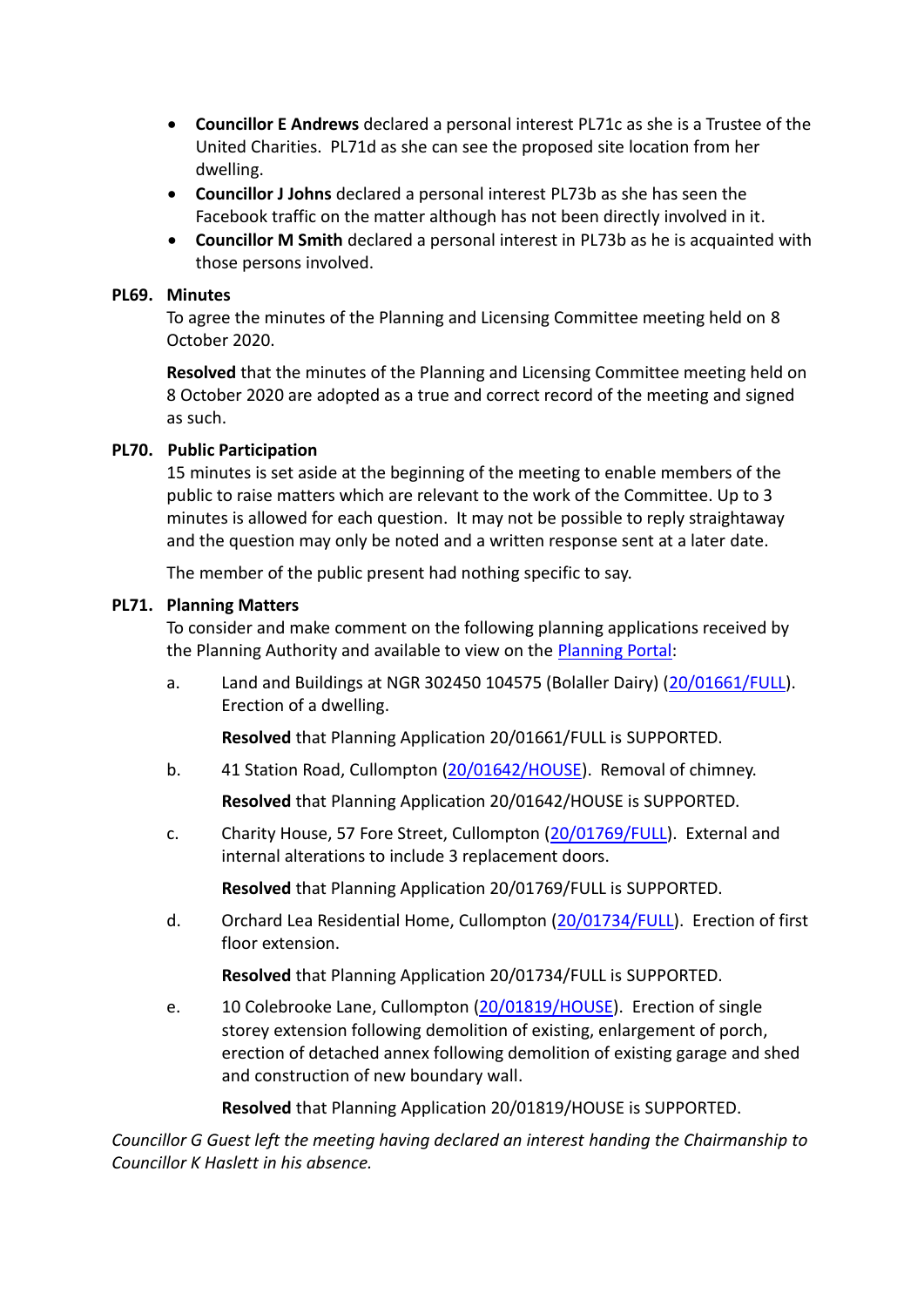f. Rices Cottage, 9 New Inn Court, Cullompton [\(20/01736/FULL\)](https://planning.middevon.gov.uk/online-applications/applicationDetails.do?activeTab=documents&keyVal=QIJSZDKS05K00). Erection of 2 dwellings.

There is a good deal of concern that there is no parking allocated for these dwellings.

**Resolved** that there is NO OBJECTION to this development but with reservations that there is no parking allocated to these dwellings.

## *Councillor G Guest re-joined the meeting and resumed the Chair.*

g. 18A Crow Green, Cullompton [\(20/01690/HOUSE\)](https://planning.middevon.gov.uk/online-applications/applicationDetails.do?activeTab=documents&keyVal=QI6TK3KS05K00). Erection of two storey side extension.

**Resolved** that Planning Application 20/01690/HOUSE is SUPPORTED.

## **PL72. Garden Village Initiative**

To receive an oral update on the Garden Village Initiative.

Councillor G Guest reported that there was a recent meeting and the with some fairly senior attendees including Neil Parish MP. Various topics and workshops were covered but the majority of the meeting was dedicated to alternative future modes of transport and mobility. The was a need to ask the question concerning that just because there is a house doesn't necessarily mean that there has to be a garage and that there need to be alternative and integrated transport solutions.

There was a view expressed that the electric car bubble is about to burst; some recent studies have shown that recovery of the Lithium content of electric vehicle batteries is less environmentally sustainable than mining the Lithium from the ground.

## **PL73. Correspondence**

To receive email correspondence as follows:

- a. Email received concerning the proposed Planning system reforms by the Government. Noted.
- b. Email received concerning the Change of Use of 7 Fore Street, Cullompton to a Restaurant. It is acknowledged that the matters raised in this correspondence have also been forwarded to Mid Devon District Council Licensing and Enforcement Officers for action as appropriate. Cullompton Town Council have no investigatory or enforcement powers in this matter.
- c. Email received concerning the traffic in Swallow Way. The Assistant Town Clerk will write to the Highway Authority with the information in this email. However, it is acknowledged that, as the highway is currently not adopted, there may be little the Highway Authority can do other than to lobby the developer.

## **PL74. Budget Planning**

To consider the requirement to request a budget for the Financial Year 2021-22.

**Resolved** that £1,200 is earmarked from the existing Neighbourhood Plan Budget Line for the purposes of producing publicity material for the Referendum and having a number of copies of the Neighbourhood Plan professionally printed.